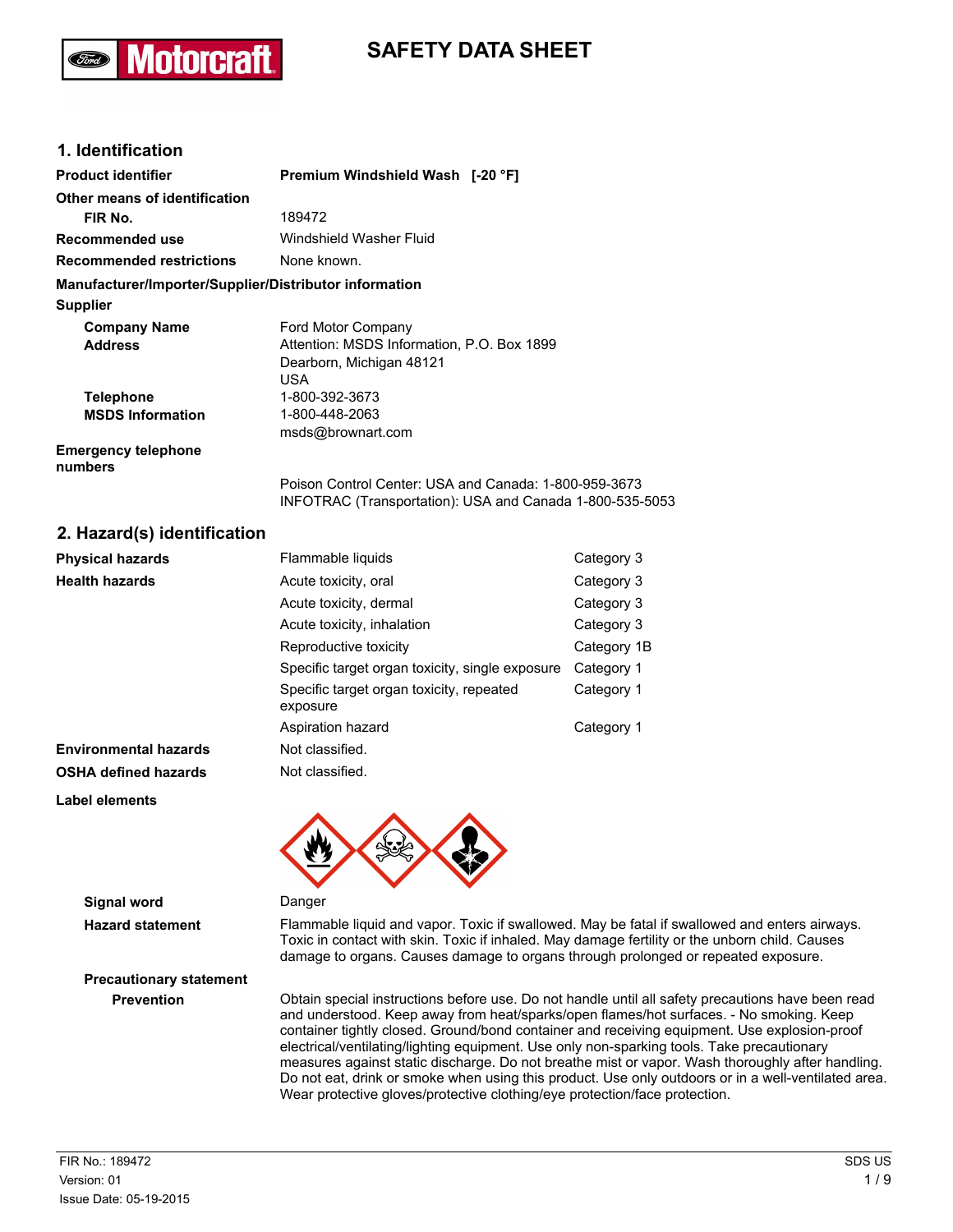| <b>Response</b>                              | If swallowed: Immediately call a poison center/doctor. Rinse mouth. Do NOT induce vomiting. If<br>on skin (or hair): Take off immediately all contaminated clothing. Rinse skin with water/shower. If<br>inhaled: Remove person to fresh air and keep comfortable for breathing. Call a poison<br>center/doctor. Take off contaminated clothing and wash before reuse. In case of fire: Use<br>appropriate media to extinguish. |
|----------------------------------------------|---------------------------------------------------------------------------------------------------------------------------------------------------------------------------------------------------------------------------------------------------------------------------------------------------------------------------------------------------------------------------------------------------------------------------------|
| <b>Storage</b>                               | Store in a well-ventilated place. Keep container tightly closed. Store in a well-ventilated place.<br>Keep cool. Store locked up.                                                                                                                                                                                                                                                                                               |
| <b>Disposal</b>                              | Dispose of contents/container in accordance with local/regional/national/international regulations.                                                                                                                                                                                                                                                                                                                             |
| Hazard(s) not otherwise<br>classified (HNOC) | May be fatal or cause blindness if swallowed. Cannot be made nonpoisonous. May cause irritation<br>of respiratory tract. Causes skin and eye irritation. Vapors have a narcotic effect and may cause<br>headache, fatigue, dizziness and nausea.                                                                                                                                                                                |
| Supplemental information                     | None.                                                                                                                                                                                                                                                                                                                                                                                                                           |

### **3. Composition/information on ingredients**

#### **Mixtures**

| <b>Chemical name</b> | Common name and synonyms | <b>CAS number</b> | %  |
|----------------------|--------------------------|-------------------|----|
| METHANOL             |                          | 67-56-            | 30 |

|                                                                              | Specific chemical identity and/or exact percentage (concentration) of composition has been withheld as a trade secret.                                                                                                                                                                                                                                                                                                                                                                                                                                                                                                                                                                                                                                                                                                                                                                                                                                                                                |
|------------------------------------------------------------------------------|-------------------------------------------------------------------------------------------------------------------------------------------------------------------------------------------------------------------------------------------------------------------------------------------------------------------------------------------------------------------------------------------------------------------------------------------------------------------------------------------------------------------------------------------------------------------------------------------------------------------------------------------------------------------------------------------------------------------------------------------------------------------------------------------------------------------------------------------------------------------------------------------------------------------------------------------------------------------------------------------------------|
| 4. First-aid measures                                                        |                                                                                                                                                                                                                                                                                                                                                                                                                                                                                                                                                                                                                                                                                                                                                                                                                                                                                                                                                                                                       |
| <b>Inhalation</b>                                                            | Remove victim to fresh air and keep at rest in a position comfortable for breathing. Call a POISON<br>CENTER or doctor/physician.                                                                                                                                                                                                                                                                                                                                                                                                                                                                                                                                                                                                                                                                                                                                                                                                                                                                     |
| <b>Skin contact</b>                                                          | Take off immediately all contaminated clothing. Rinse skin with water/shower. Get medical<br>advice/attention if you feel unwell. Get medical attention if irritation develops and persists. Wash<br>contaminated clothing before reuse.                                                                                                                                                                                                                                                                                                                                                                                                                                                                                                                                                                                                                                                                                                                                                              |
| Eye contact                                                                  | Immediately flush eyes with plenty of water for at least 15 minutes. Remove contact lenses, if<br>present and easy to do. Continue rinsing. Get medical attention if irritation develops and persists.                                                                                                                                                                                                                                                                                                                                                                                                                                                                                                                                                                                                                                                                                                                                                                                                |
| Ingestion                                                                    | Call a physician or poison control center immediately. Rinse mouth. Do not induce vomiting. If<br>vomiting occurs, keep head low so that stomach content doesn't get into the lungs.                                                                                                                                                                                                                                                                                                                                                                                                                                                                                                                                                                                                                                                                                                                                                                                                                  |
| <b>Most important</b><br>symptoms/effects, acute and<br>delayed              | Dizziness. Headache. Nausea, vomiting. Aspiration may cause pulmonary edema and<br>pneumonitis. Permanent eye damage including blindness could result. Direct contact with eyes<br>may cause temporary irritation. Prolonged exposure may cause chronic effects.                                                                                                                                                                                                                                                                                                                                                                                                                                                                                                                                                                                                                                                                                                                                      |
| Indication of immediate<br>medical attention and special<br>treatment needed | Provide general supportive measures and treat symptomatically. Keep victim warm. Keep victim<br>under observation. Symptoms may be delayed.                                                                                                                                                                                                                                                                                                                                                                                                                                                                                                                                                                                                                                                                                                                                                                                                                                                           |
| <b>General information</b>                                                   | Take off immediately all contaminated clothing. IF exposed or concerned: Get medical<br>advice/attention. If you feel unwell, seek medical advice (show the label where possible). Ensure<br>that medical personnel are aware of the material(s) involved, and take precautions to protect<br>themselves. Show this safety data sheet to the doctor in attendance. Wash contaminated clothing<br>before reuse.                                                                                                                                                                                                                                                                                                                                                                                                                                                                                                                                                                                        |
| 5. Fire-fighting measures                                                    |                                                                                                                                                                                                                                                                                                                                                                                                                                                                                                                                                                                                                                                                                                                                                                                                                                                                                                                                                                                                       |
| Suitable extinguishing media                                                 | Alcohol resistant foam. Water fog. Carbon dioxide (CO2). Dry chemical powder, carbon dioxide,<br>sand or earth may be used for small fires only.                                                                                                                                                                                                                                                                                                                                                                                                                                                                                                                                                                                                                                                                                                                                                                                                                                                      |
| Unsuitable extinguishing<br>media                                            | Do not use water jet as an extinguisher, as this will spread the fire.                                                                                                                                                                                                                                                                                                                                                                                                                                                                                                                                                                                                                                                                                                                                                                                                                                                                                                                                |
| Specific hazards arising from<br>the chemical                                | Vapors may form explosive mixtures with air. Vapors may travel considerable distance to a source<br>of ignition and flash back. This product is a poor conductor of electricity and can become<br>electrostatically charged. If sufficient charge is accumulated, ignition of flammable mixtures can<br>occur. To reduce potential for static discharge, use proper bonding and grounding procedures.<br>This liquid may accumulate static electricity when filling properly grounded containers. Static<br>electricity accumulation may be significantly increased by the presence of small quantities of water<br>or other contaminants. Material will float and may ignite on surface of water. During fire, gases<br>hazardous to health may be formed. Do not cut, weld, solder, drill, grind, or expose containers to<br>heat, flame, sparks, or other sources of ignition. Upon decomposition, this product emits carbon<br>monoxide, carbon dioxide and/or low molecular weight hydrocarbons. |
| Special protective equipment<br>and precautions for firefighters             | Self-contained breathing apparatus and full protective clothing must be worn in case of fire.                                                                                                                                                                                                                                                                                                                                                                                                                                                                                                                                                                                                                                                                                                                                                                                                                                                                                                         |
| <b>Fire fighting</b><br>equipment/instructions                               | In case of fire and/or explosion do not breathe fumes. Move containers from fire area if you can do<br>so without risk.                                                                                                                                                                                                                                                                                                                                                                                                                                                                                                                                                                                                                                                                                                                                                                                                                                                                               |

# **Specific methods** Use standard firefighting procedures and consider the hazards of other involved materials. FIR No.: 189472 SDS US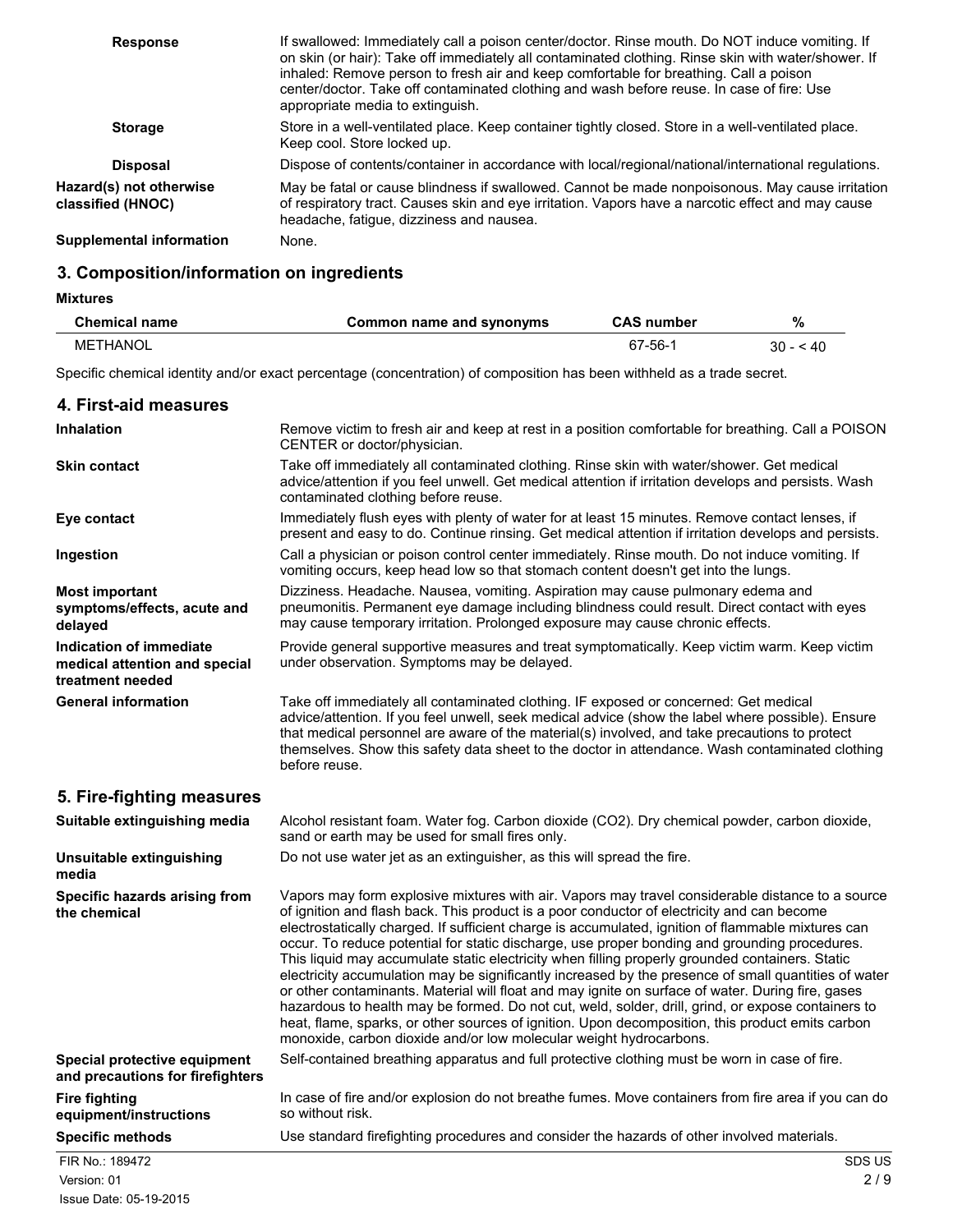#### **6. Accidental release measures**

| <b>Personal precautions,</b><br>protective equipment and<br>emergency procedures | Keep unnecessary personnel away. Keep people away from and upwind of spill/leak. Eliminate all<br>ignition sources (no smoking, flares, sparks, or flames in immediate area). Wear appropriate<br>protective equipment and clothing during clean-up. Avoid contact with eyes, skin, and clothing. Do<br>not breathe mist or vapor. Do not touch damaged containers or spilled material unless wearing<br>appropriate protective clothing. Ventilate closed spaces before entering them. Use appropriate<br>containment to avoid environmental contamination. Transfer by mechanical means such as<br>vacuum truck to a salvage tank or other suitable container for recovery or safe disposal. Local<br>authorities should be advised if significant spillages cannot be contained. For personal protection,<br>see section 8 of the SDS.                                                                                                                                                                                                                                                                                                                                                                                                                                                                                                                                                                                                                                                                                                                                                                                                                                                                                                                                                                                                                                                            |
|----------------------------------------------------------------------------------|------------------------------------------------------------------------------------------------------------------------------------------------------------------------------------------------------------------------------------------------------------------------------------------------------------------------------------------------------------------------------------------------------------------------------------------------------------------------------------------------------------------------------------------------------------------------------------------------------------------------------------------------------------------------------------------------------------------------------------------------------------------------------------------------------------------------------------------------------------------------------------------------------------------------------------------------------------------------------------------------------------------------------------------------------------------------------------------------------------------------------------------------------------------------------------------------------------------------------------------------------------------------------------------------------------------------------------------------------------------------------------------------------------------------------------------------------------------------------------------------------------------------------------------------------------------------------------------------------------------------------------------------------------------------------------------------------------------------------------------------------------------------------------------------------------------------------------------------------------------------------------------------------|
| <b>Methods and materials for</b><br>containment and cleaning up                  | Eliminate all ignition sources (no smoking, flares, sparks, or flames in immediate area). Take<br>precautionary measures against static discharge. Use only non-sparking tools. Keep combustibles<br>(wood, paper, oil, etc.) away from spilled material. This product is miscible in water.                                                                                                                                                                                                                                                                                                                                                                                                                                                                                                                                                                                                                                                                                                                                                                                                                                                                                                                                                                                                                                                                                                                                                                                                                                                                                                                                                                                                                                                                                                                                                                                                         |
|                                                                                  | Large Spills: Stop the flow of material, if this is without risk. Dike the spilled material, where this is<br>possible. Cover with plastic sheet to prevent spreading. Use a non-combustible material like<br>vermiculite, sand or earth to soak up the product and place into a container for later disposal.<br>Following product recovery, flush area with water.                                                                                                                                                                                                                                                                                                                                                                                                                                                                                                                                                                                                                                                                                                                                                                                                                                                                                                                                                                                                                                                                                                                                                                                                                                                                                                                                                                                                                                                                                                                                 |
|                                                                                  | Small Spills: Absorb with earth, sand or other non-combustible material and transfer to containers<br>for later disposal. Wipe up with absorbent material (e.g. cloth, fleece). Clean surface thoroughly to<br>remove residual contamination.                                                                                                                                                                                                                                                                                                                                                                                                                                                                                                                                                                                                                                                                                                                                                                                                                                                                                                                                                                                                                                                                                                                                                                                                                                                                                                                                                                                                                                                                                                                                                                                                                                                        |
|                                                                                  | Never return spills to original containers for re-use. For waste disposal, see section 13 of the SDS.                                                                                                                                                                                                                                                                                                                                                                                                                                                                                                                                                                                                                                                                                                                                                                                                                                                                                                                                                                                                                                                                                                                                                                                                                                                                                                                                                                                                                                                                                                                                                                                                                                                                                                                                                                                                |
| <b>Environmental precautions</b>                                                 | Avoid discharge into drains, water courses or onto the ground. Use appropriate containment to<br>avoid environmental contamination.                                                                                                                                                                                                                                                                                                                                                                                                                                                                                                                                                                                                                                                                                                                                                                                                                                                                                                                                                                                                                                                                                                                                                                                                                                                                                                                                                                                                                                                                                                                                                                                                                                                                                                                                                                  |
| 7. Handling and storage                                                          |                                                                                                                                                                                                                                                                                                                                                                                                                                                                                                                                                                                                                                                                                                                                                                                                                                                                                                                                                                                                                                                                                                                                                                                                                                                                                                                                                                                                                                                                                                                                                                                                                                                                                                                                                                                                                                                                                                      |
| <b>Precautions for safe handling</b>                                             | Obtain special instructions before use. Do not handle until all safety precautions have been read<br>and understood. Do not handle, store or open near an open flame, sources of heat or sources of<br>ignition. Protect material from direct sunlight. Minimize fire risks from flammable and combustible<br>materials (including combustible dust and static accumulating liquids) or dangerous reactions with<br>incompatible materials. Handling operations that can promote accumulation of static charges<br>include but are not limited to: mixing, filtering, pumping at high flow rates, splash filling, creating<br>mists or sprays, tank and container filling, tank cleaning, sampling, gauging, switch loading,<br>vacuum truck operations. Take precautionary measures against static discharges. All equipment<br>used when handling the product must be grounded. Do not breathe mist or vapor. Avoid contact<br>with eyes, skin, and clothing. Avoid prolonged exposure. Do not taste or swallow. When using, do<br>not eat, drink or smoke. Pregnant or breastfeeding women must not handle this product. Should be<br>handled in closed systems, if possible. Use only outdoors or in a well-ventilated area. Wear<br>appropriate personal protective equipment. Wash hands thoroughly after handling. Wash<br>contaminated clothing before reuse. Observe good industrial hygiene practices.<br>For additional information on equipment bonding and grounding, refer to the Canadian Electrical<br>Code in Canada, (CSA C22.1), or the American Petroleum Institute (API) Recommended Practice<br>2003, "Protection Against Ignitions Arising out of Static, Lightning, and Stray Currents" or National<br>Fire Protection Association (NFPA) 77, "Recommended Practice on Static Electricity" or National<br>Fire Protection Association (NFPA) 70, "National Electrical Code". |
| Conditions for safe storage,<br>including any incompatibilities                  | Store locked up. Keep away from heat, sparks and open flame. Prevent electrostatic charge<br>build-up by using common bonding and grounding techniques. Eliminate sources of ignition. Avoid<br>spark promoters. Ground/bond container and equipment. These alone may be insufficient to<br>remove static electricity. Store in a cool, dry place out of direct sunlight. Store in original tightly<br>closed container. Store in a well-ventilated place. Keep in an area equipped with sprinklers. Store<br>away from incompatible materials (see Section 10 of the SDS).                                                                                                                                                                                                                                                                                                                                                                                                                                                                                                                                                                                                                                                                                                                                                                                                                                                                                                                                                                                                                                                                                                                                                                                                                                                                                                                          |
| 8. Exposure controls/personal protection                                         |                                                                                                                                                                                                                                                                                                                                                                                                                                                                                                                                                                                                                                                                                                                                                                                                                                                                                                                                                                                                                                                                                                                                                                                                                                                                                                                                                                                                                                                                                                                                                                                                                                                                                                                                                                                                                                                                                                      |
| <b>Occupational exposure limits</b>                                              |                                                                                                                                                                                                                                                                                                                                                                                                                                                                                                                                                                                                                                                                                                                                                                                                                                                                                                                                                                                                                                                                                                                                                                                                                                                                                                                                                                                                                                                                                                                                                                                                                                                                                                                                                                                                                                                                                                      |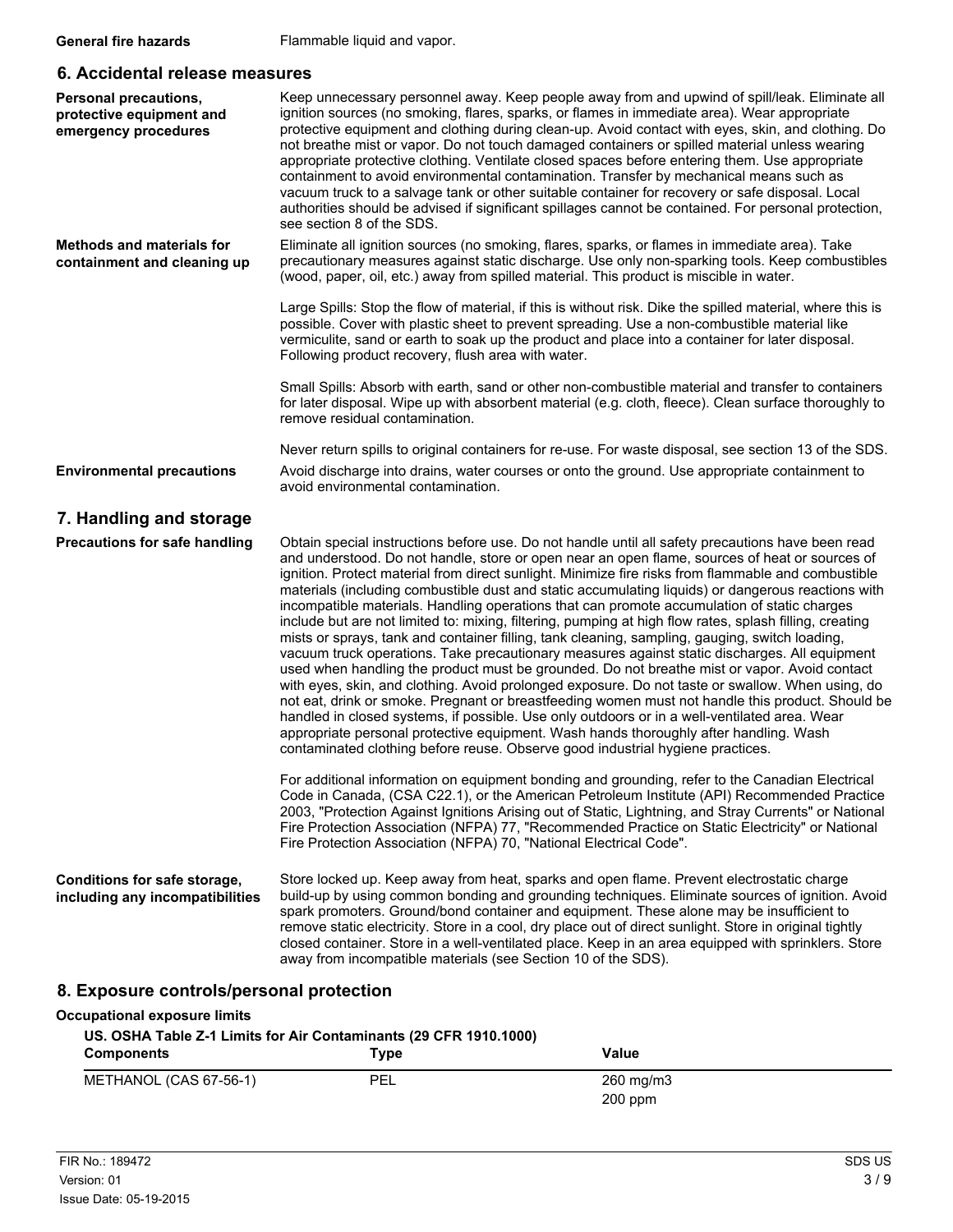| <b>US. ACGIH Threshold Limit Values</b>                                               |                                                               |                    |                                   |                                                                                                                                                                                                                                                                                                                                                                                                                                                                                                                                                                                                |
|---------------------------------------------------------------------------------------|---------------------------------------------------------------|--------------------|-----------------------------------|------------------------------------------------------------------------------------------------------------------------------------------------------------------------------------------------------------------------------------------------------------------------------------------------------------------------------------------------------------------------------------------------------------------------------------------------------------------------------------------------------------------------------------------------------------------------------------------------|
| <b>Components</b>                                                                     | <b>Type</b>                                                   |                    |                                   | Value                                                                                                                                                                                                                                                                                                                                                                                                                                                                                                                                                                                          |
| METHANOL (CAS 67-56-1)                                                                | <b>STEL</b>                                                   |                    |                                   | 250 ppm                                                                                                                                                                                                                                                                                                                                                                                                                                                                                                                                                                                        |
|                                                                                       | <b>TWA</b>                                                    |                    |                                   | 200 ppm                                                                                                                                                                                                                                                                                                                                                                                                                                                                                                                                                                                        |
| US. NIOSH: Pocket Guide to Chemical Hazards                                           |                                                               |                    |                                   |                                                                                                                                                                                                                                                                                                                                                                                                                                                                                                                                                                                                |
| <b>Components</b>                                                                     | <b>Type</b>                                                   |                    |                                   | <b>Value</b>                                                                                                                                                                                                                                                                                                                                                                                                                                                                                                                                                                                   |
| METHANOL (CAS 67-56-1)                                                                | <b>STEL</b>                                                   |                    |                                   | 325 mg/m3                                                                                                                                                                                                                                                                                                                                                                                                                                                                                                                                                                                      |
|                                                                                       |                                                               |                    |                                   | 250 ppm                                                                                                                                                                                                                                                                                                                                                                                                                                                                                                                                                                                        |
|                                                                                       | <b>TWA</b>                                                    |                    |                                   | 260 mg/m3                                                                                                                                                                                                                                                                                                                                                                                                                                                                                                                                                                                      |
|                                                                                       |                                                               |                    |                                   | 200 ppm                                                                                                                                                                                                                                                                                                                                                                                                                                                                                                                                                                                        |
| <b>Biological limit values</b>                                                        |                                                               |                    |                                   |                                                                                                                                                                                                                                                                                                                                                                                                                                                                                                                                                                                                |
| <b>ACGIH Biological Exposure Indices</b><br><b>Components</b>                         | Value                                                         | <b>Determinant</b> | <b>Specimen</b>                   | <b>Sampling Time</b>                                                                                                                                                                                                                                                                                                                                                                                                                                                                                                                                                                           |
| METHANOL (CAS 67-56-1) 15 mg/l                                                        |                                                               | Methanol           | Urine                             | $\star$                                                                                                                                                                                                                                                                                                                                                                                                                                                                                                                                                                                        |
| * - For sampling details, please see the source document.                             |                                                               |                    |                                   |                                                                                                                                                                                                                                                                                                                                                                                                                                                                                                                                                                                                |
| <b>Exposure guidelines</b>                                                            |                                                               |                    |                                   |                                                                                                                                                                                                                                                                                                                                                                                                                                                                                                                                                                                                |
| US - California OELs: Skin designation                                                |                                                               |                    |                                   |                                                                                                                                                                                                                                                                                                                                                                                                                                                                                                                                                                                                |
| METHANOL (CAS 67-56-1)<br>US - Minnesota Haz Subs: Skin designation applies           |                                                               |                    | Can be absorbed through the skin. |                                                                                                                                                                                                                                                                                                                                                                                                                                                                                                                                                                                                |
| METHANOL (CAS 67-56-1)                                                                |                                                               |                    | Skin designation applies.         |                                                                                                                                                                                                                                                                                                                                                                                                                                                                                                                                                                                                |
| US - Tennessee OELs: Skin designation                                                 |                                                               |                    |                                   |                                                                                                                                                                                                                                                                                                                                                                                                                                                                                                                                                                                                |
| METHANOL (CAS 67-56-1)                                                                |                                                               |                    | Can be absorbed through the skin. |                                                                                                                                                                                                                                                                                                                                                                                                                                                                                                                                                                                                |
| US ACGIH Threshold Limit Values: Skin designation                                     |                                                               |                    |                                   |                                                                                                                                                                                                                                                                                                                                                                                                                                                                                                                                                                                                |
| METHANOL (CAS 67-56-1)<br>US NIOSH Pocket Guide to Chemical Hazards: Skin designation |                                                               |                    | Can be absorbed through the skin. |                                                                                                                                                                                                                                                                                                                                                                                                                                                                                                                                                                                                |
| METHANOL (CAS 67-56-1)                                                                |                                                               |                    | Can be absorbed through the skin. |                                                                                                                                                                                                                                                                                                                                                                                                                                                                                                                                                                                                |
| Appropriate engineering                                                               |                                                               |                    |                                   | Use adequate ventilation to control airborne concentrations below the exposure limits/guidelines. If                                                                                                                                                                                                                                                                                                                                                                                                                                                                                           |
| controls                                                                              | exposure limits/guidelines.                                   |                    |                                   | user operations generate a vapor, dust and/or mist, use process enclosure, local exhaust<br>ventilation, or other engineering controls to control airborne levels below the recommended                                                                                                                                                                                                                                                                                                                                                                                                        |
| Individual protection measures, such as personal protective equipment                 |                                                               |                    |                                   |                                                                                                                                                                                                                                                                                                                                                                                                                                                                                                                                                                                                |
| <b>Eye/face protection</b>                                                            | Wear safety glasses with side shields (or goggles).           |                    |                                   |                                                                                                                                                                                                                                                                                                                                                                                                                                                                                                                                                                                                |
| <b>Skin protection</b>                                                                |                                                               |                    |                                   |                                                                                                                                                                                                                                                                                                                                                                                                                                                                                                                                                                                                |
| <b>Hand protection</b>                                                                | rubber gloves are recommended.                                |                    |                                   | Suitable chemical protective gloves should be worn when the potential exists for prolonged or<br>repeated skin exposure. The choice of an appropriate glove does not only depend on its material<br>but also on other quality features and is different from one producer to the other. Nitrile or butyl                                                                                                                                                                                                                                                                                       |
| <b>Other</b>                                                                          | applicable.                                                   |                    |                                   | Wear appropriate chemical resistant clothing. Wear appropriate chemical resistant clothing if                                                                                                                                                                                                                                                                                                                                                                                                                                                                                                  |
| <b>Respiratory protection</b>                                                         | Standard CSA Z94.4.                                           |                    |                                   | If engineering controls do not maintain airborne concentrations below recommended exposure<br>limits (where applicable) or to an acceptable level (in countries where exposure limits have not<br>been established), an approved respirator must be worn. If engineering controls do not maintain<br>airborne concentrations to a level which is adequate to protect worker health, an approved<br>respirator must be worn. Respirator selection, use and maintenance should be in accordance with<br>the requirements of OSHA Respiratory Protection Standard 29 CFR 1910.134 and/or Canadian |
| <b>Thermal hazards</b>                                                                | Wear appropriate thermal protective clothing, when necessary. |                    |                                   |                                                                                                                                                                                                                                                                                                                                                                                                                                                                                                                                                                                                |
| General hygiene<br>considerations                                                     | equipment to remove contaminants.                             |                    |                                   | Always observe good personal hygiene measures, such as washing after handling the material<br>and before eating, drinking, and/or smoking. Routinely wash work clothing and protective                                                                                                                                                                                                                                                                                                                                                                                                         |
|                                                                                       |                                                               |                    |                                   |                                                                                                                                                                                                                                                                                                                                                                                                                                                                                                                                                                                                |

## **9. Physical and chemical properties**

| Appearance            |         |
|-----------------------|---------|
| <b>Physical state</b> | Liguid. |
| Form                  | Liquid. |
| Color                 | Blue.   |
|                       |         |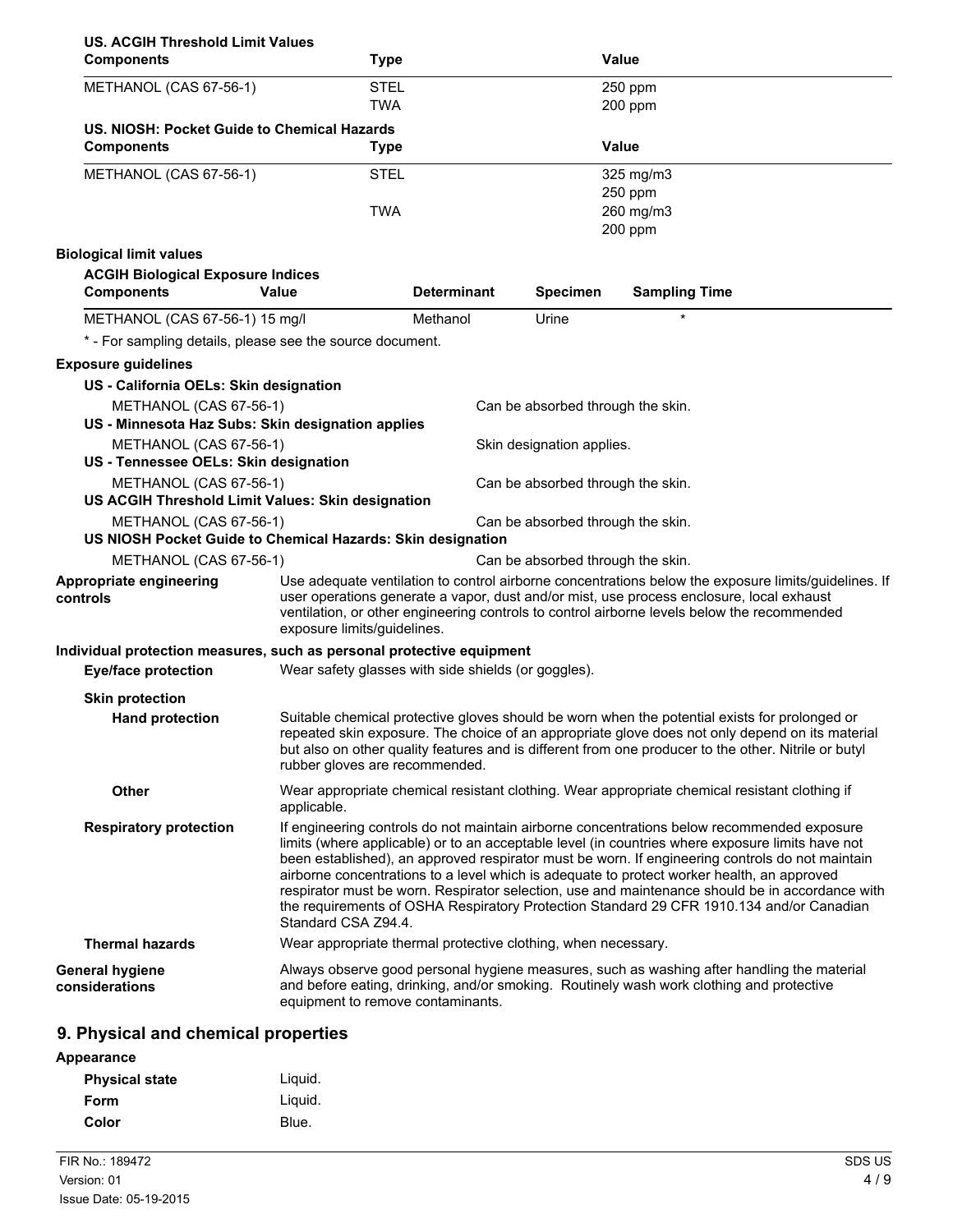| Odor                                         | Alcoholic.                          |
|----------------------------------------------|-------------------------------------|
| <b>Odor threshold</b>                        | Not available.                      |
| рH                                           | Not available.                      |
| Melting point/freezing point                 | Not available.                      |
| Initial boiling point and boiling<br>range   | 178.88 - 180.86 °F (81.6 - 82.7 °C) |
| <b>Flash point</b>                           | 93.9 °F (34.4 °C) TCC               |
| <b>Evaporation rate</b>                      | > 1 (BuAc=1)                        |
| Flammability (solid, gas)                    | Not applicable.                     |
| Upper/lower flammability or explosive limits |                                     |
| Explosive limit - lower (%)                  | 6%                                  |

| EXPIOSIVE IIIIIII - IOWEF (70)                    | U 70           |
|---------------------------------------------------|----------------|
| Explosive limit - upper (%)                       | $36\%$         |
| Vapor pressure                                    | 41.5 mm Hq     |
| Vapor pressure temp.                              | 68 °F (20 °C)  |
| Vapor density                                     | $> 1$ (AIR=1)  |
| <b>Relative density</b>                           | 0.95           |
| <b>Relative density temperature</b>               | 68 °F (20 °C)  |
| Solubility(ies)                                   |                |
| Solubility (water)                                | SOLUBLE        |
| <b>Partition coefficient</b><br>(n-octanol/water) | Not available. |
| <b>Auto-ignition temperature</b>                  | Not available. |
| <b>Decomposition temperature</b>                  | Not available. |
| <b>Viscosity</b>                                  | Not available. |
| <b>Other information</b>                          |                |
| <b>Kinematic viscosity</b>                        | < 10 cSt       |
| <b>Kinematic viscosity</b><br>temperature         | 104 °F (40 °C) |
| VOC (Weight %)                                    | 30.92 %        |
|                                                   |                |

## **10. Stability and reactivity**

| <b>Reactivity</b>                            | The product is stable and non-reactive under normal conditions of use, storage and transport.                                                     |
|----------------------------------------------|---------------------------------------------------------------------------------------------------------------------------------------------------|
| <b>Chemical stability</b>                    | Material is stable under normal conditions.                                                                                                       |
| <b>Possibility of hazardous</b><br>reactions | Hazardous polymerization does not occur.                                                                                                          |
| <b>Conditions to avoid</b>                   | Avoid heat, sparks, open flames and other ignition sources. Avoid temperatures exceeding the<br>flash point. Contact with incompatible materials. |
| Incompatible materials                       | Strong acids. Strong oxidizing agents.                                                                                                            |
| <b>Hazardous decomposition</b><br>products   | Upon decomposition, this product emits carbon monoxide, carbon dioxide and/or low molecular<br>weight hydrocarbons.                               |

## **11. Toxicological information**

### **Information on likely routes of exposure**

| <b>Inhalation</b>                                                                  | Toxic if inhaled. May cause damage to organs by inhalation. May cause damage to organs<br>through prolonged or repeated exposure by inhalation. Vapors have a narcotic effect and may<br>cause headache, fatigue, dizziness and nausea. |
|------------------------------------------------------------------------------------|-----------------------------------------------------------------------------------------------------------------------------------------------------------------------------------------------------------------------------------------|
| <b>Skin contact</b>                                                                | Toxic in contact with skin. Harmful if absorbed through skin. May be irritating to the skin.                                                                                                                                            |
| Eye contact                                                                        | Direct contact with eyes may cause temporary irritation.                                                                                                                                                                                |
| Ingestion                                                                          | Toxic if swallowed. Droplets of the product aspirated into the lungs through ingestion or vomiting<br>may cause a serious chemical pneumonia. May be fatal or cause blindness if swallowed.                                             |
| Symptoms related to the<br>physical, chemical and<br>toxicological characteristics | Headache. Dizziness. Nausea, vomiting. Aspiration may cause pulmonary edema and<br>pneumonitis.                                                                                                                                         |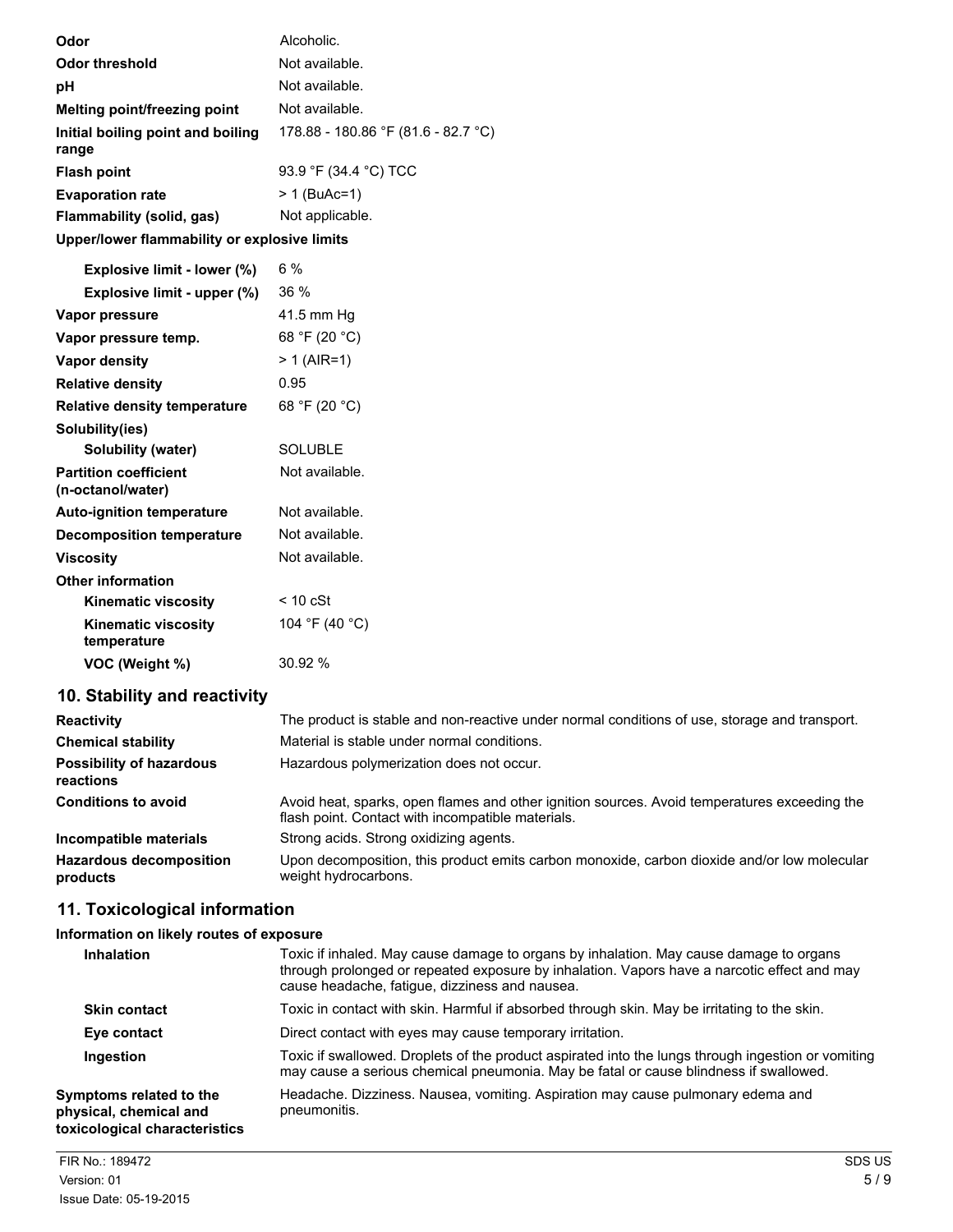### **Information on toxicological effects**

**Acute toxicity** May be fatal if swallowed and enters airways. Toxic in contact with skin.

| <b>Components</b>                                     | <b>Species</b>                                                                                                           | <b>Calculated/Test Results</b>                                                                                                                                                                        |  |  |
|-------------------------------------------------------|--------------------------------------------------------------------------------------------------------------------------|-------------------------------------------------------------------------------------------------------------------------------------------------------------------------------------------------------|--|--|
| METHANOL (CAS 67-56-1)                                |                                                                                                                          |                                                                                                                                                                                                       |  |  |
| <b>Acute</b>                                          |                                                                                                                          |                                                                                                                                                                                                       |  |  |
| Dermal                                                |                                                                                                                          |                                                                                                                                                                                                       |  |  |
| LD50                                                  | Rabbit                                                                                                                   | 15800 mg/kg                                                                                                                                                                                           |  |  |
| Inhalation                                            |                                                                                                                          |                                                                                                                                                                                                       |  |  |
| LC50                                                  | Cat                                                                                                                      | 85.41 mg/l, 4.5 Hours                                                                                                                                                                                 |  |  |
|                                                       |                                                                                                                          | 43.68 mg/l, 6 Hours                                                                                                                                                                                   |  |  |
|                                                       | Rat                                                                                                                      | 64000 ppm, 4 Hours                                                                                                                                                                                    |  |  |
|                                                       |                                                                                                                          | 87.5 mg/l, 6 Hours                                                                                                                                                                                    |  |  |
| Oral                                                  |                                                                                                                          |                                                                                                                                                                                                       |  |  |
| LD50                                                  | Dog                                                                                                                      | 8000 mg/kg                                                                                                                                                                                            |  |  |
|                                                       | Monkey                                                                                                                   | $2$ g/kg                                                                                                                                                                                              |  |  |
|                                                       | Mouse                                                                                                                    | 7300 mg/kg                                                                                                                                                                                            |  |  |
|                                                       | Rabbit                                                                                                                   | 14.4 g/kg                                                                                                                                                                                             |  |  |
|                                                       | Rat                                                                                                                      | 5628 mg/kg                                                                                                                                                                                            |  |  |
| <b>Skin corrosion/irritation</b>                      | Prolonged skin contact may cause temporary irritation.                                                                   |                                                                                                                                                                                                       |  |  |
| Serious eye damage/eye<br>irritation                  | Direct contact with eyes may cause temporary irritation.                                                                 |                                                                                                                                                                                                       |  |  |
| Respiratory or skin sensitization                     |                                                                                                                          |                                                                                                                                                                                                       |  |  |
| <b>Respiratory sensitization</b>                      | Not a respiratory sensitizer.                                                                                            |                                                                                                                                                                                                       |  |  |
| <b>Skin sensitization</b>                             | This product is not expected to cause skin sensitization.                                                                |                                                                                                                                                                                                       |  |  |
| Germ cell mutagenicity                                | No data available to indicate product or any components present at greater than 0.1% are<br>mutagenic or genotoxic.      |                                                                                                                                                                                                       |  |  |
| Carcinogenicity                                       |                                                                                                                          | This product is not considered to be a carcinogen by IARC, ACGIH, NTP, or OSHA.                                                                                                                       |  |  |
| Not listed.                                           | OSHA Specifically Regulated Substances (29 CFR 1910.1001-1050)                                                           |                                                                                                                                                                                                       |  |  |
| <b>Reproductive toxicity</b>                          | May damage fertility or the unborn child.                                                                                |                                                                                                                                                                                                       |  |  |
| Specific target organ toxicity -<br>single exposure   | Causes damage to organs. Central nervous system. Liver. Optic nerves.                                                    |                                                                                                                                                                                                       |  |  |
| Specific target organ toxicity -<br>repeated exposure | Kidneys. Central nervous system. Liver. Optic nerves. Causes damage to organs through<br>prolonged or repeated exposure. |                                                                                                                                                                                                       |  |  |
| <b>Aspiration hazard</b>                              | May be fatal if swallowed and enters airways.                                                                            |                                                                                                                                                                                                       |  |  |
| <b>Chronic effects</b>                                | Causes damage to organs through prolonged or repeated exposure. Prolonged inhalation may be<br>harmful.                  |                                                                                                                                                                                                       |  |  |
| 12. Ecological information                            |                                                                                                                          |                                                                                                                                                                                                       |  |  |
| <b>Ecotoxicity</b>                                    |                                                                                                                          | The product is not classified as environmentally hazardous. However, this does not exclude the<br>possibility that large or frequent spills can have a harmful or damaging effect on the environment. |  |  |
| <b>Ecotoxicity</b>                                    |                                                                                                                          |                                                                                                                                                                                                       |  |  |
|                                                       |                                                                                                                          | . <del>.</del>                                                                                                                                                                                        |  |  |

| <b>Components</b>                                 |                  | <b>Species</b>                                             | <b>Calculated/Test Results</b> |
|---------------------------------------------------|------------------|------------------------------------------------------------|--------------------------------|
| METHANOL (CAS 67-56-1)                            |                  |                                                            |                                |
| <b>Aquatic</b>                                    |                  |                                                            |                                |
| Crustacea                                         | EC <sub>50</sub> | Water flea (Daphnia magna)                                 | $> 10000$ mg/l, 48 hours       |
| Fish                                              | LC50             | Fathead minnow (Pimephales promelas) > 100 mg/l, 96 hours  |                                |
| Persistence and degradability                     |                  | No data is available on the degradability of this product. |                                |
| <b>Bioaccumulative potential</b>                  |                  |                                                            |                                |
| Partition coefficient n-octanol / water (log Kow) |                  |                                                            |                                |
| <b>METHANOL</b>                                   |                  | $-0.77$                                                    |                                |
| FIR No.: 189472                                   |                  |                                                            | SDS US                         |
| Version: 01                                       |                  |                                                            | 6/9                            |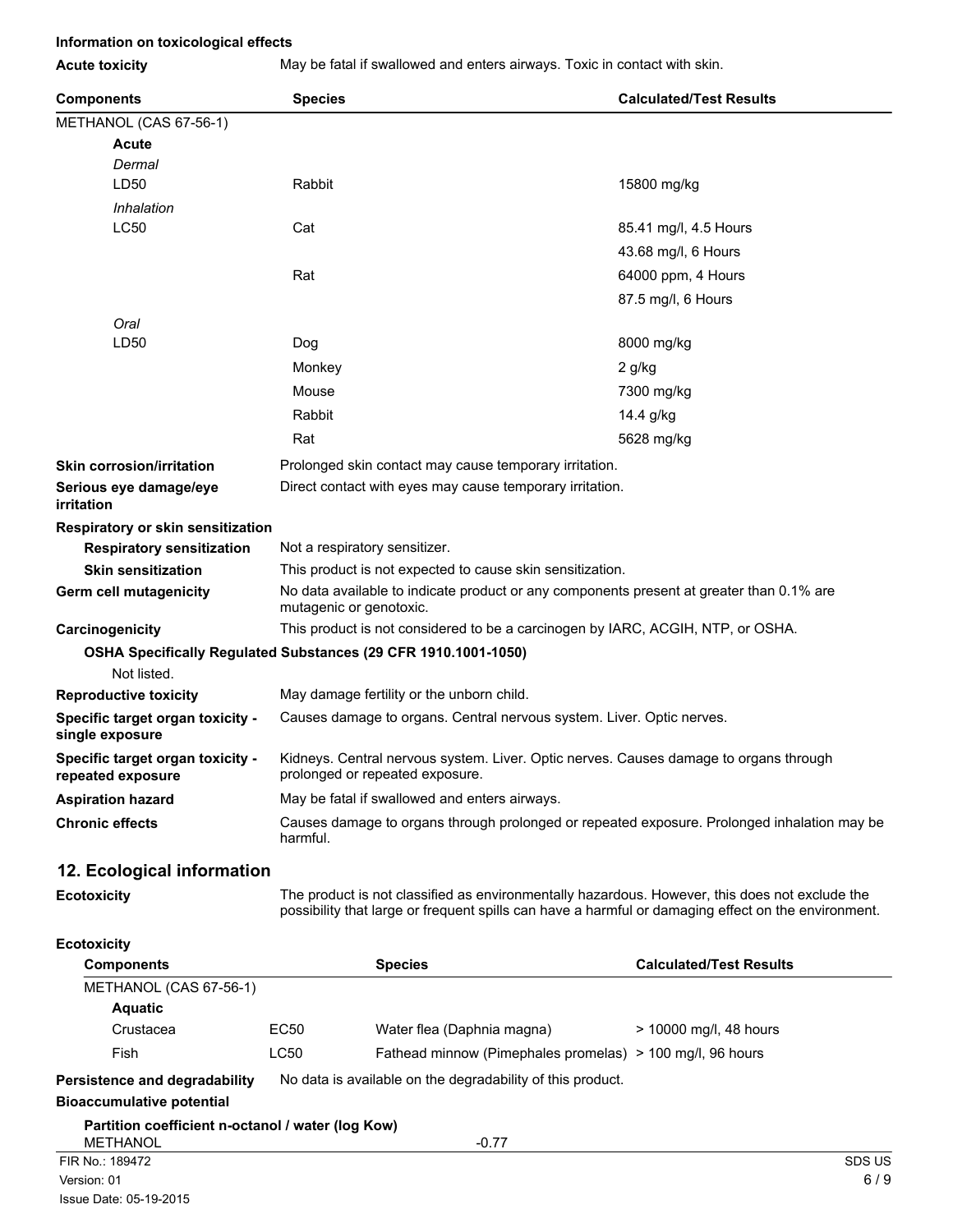| <b>Mobility in soil</b> | No data available.                                                                                                                                                                         |
|-------------------------|--------------------------------------------------------------------------------------------------------------------------------------------------------------------------------------------|
| Other adverse effects   | No other adverse environmental effects (e.g. ozone depletion, photochemical ozone creation<br>potential, endocrine disruption, global warming potential) are expected from this component. |

## **13. Disposal considerations**

| <b>Disposal instructions</b>             | Collect and reclaim or dispose in sealed containers at licensed waste disposal site. Dispose of<br>contents/container in accordance with local/regional/national/international regulations.                            |
|------------------------------------------|------------------------------------------------------------------------------------------------------------------------------------------------------------------------------------------------------------------------|
| Local disposal regulations               | Dispose in accordance with all applicable regulations.                                                                                                                                                                 |
| Hazardous waste code                     | The waste code should be assigned in discussion between the user, the producer and the waste<br>disposal company.                                                                                                      |
| Waste from residues / unused<br>products | Dispose of in accordance with local regulations. Empty containers or liners may retain some<br>product residues. This material and its container must be disposed of in a safe manner (see:<br>Disposal instructions). |
| Contaminated packaging                   | Empty containers should be taken to an approved waste handling site for recycling or disposal.<br>Since emptied containers may retain product residue, follow label warnings even after container is<br>emptied.       |

### **14. Transport information**

| DOT                                |                                                                                                      |
|------------------------------------|------------------------------------------------------------------------------------------------------|
| <unspecified></unspecified>        |                                                                                                      |
| <b>UN number</b>                   | <b>UN1993</b>                                                                                        |
| UN proper shipping name            | FLAMMABLE LIQUIDS, N.O.S. (METHYL ALCOHOL)                                                           |
| <b>Transport hazard class(es)</b>  |                                                                                                      |
| <b>Class</b>                       | 3                                                                                                    |
| <b>Subsidiary risk</b>             | $\overline{a}$                                                                                       |
| Label(s)                           | 3                                                                                                    |
| <b>Packing group</b>               | Ш                                                                                                    |
|                                    | Special precautions for user Read safety instructions, SDS and emergency procedures before handling. |
| <b>IATA</b>                        |                                                                                                      |
| <unspecified></unspecified>        |                                                                                                      |
| <b>UN number</b>                   | UN1993                                                                                               |
| UN proper shipping name            | FLAMMABLE LIQUIDS, N.O.S. (METHYL ALCOHOL)                                                           |
| <b>Transport hazard class(es)</b>  |                                                                                                      |
| <b>Class</b>                       | 3                                                                                                    |
| <b>Subsidiary risk</b>             | $\overline{a}$                                                                                       |
| Label(s)                           | 3                                                                                                    |
| <b>Packing group</b>               | Ш                                                                                                    |
| <b>Environmental hazards</b>       | No.                                                                                                  |
|                                    | Special precautions for user Read safety instructions, SDS and emergency procedures before handling. |
| <b>Other information</b>           |                                                                                                      |
| Passenger and cargo                | Forbidden.                                                                                           |
| aircraft                           |                                                                                                      |
| Cargo aircraft only<br><b>IMDG</b> | Forbidden.                                                                                           |
|                                    |                                                                                                      |
| <unspecified></unspecified>        |                                                                                                      |
| <b>UN number</b>                   | <b>UN1993</b>                                                                                        |
| UN proper shipping name            | FLAMMABLE LIQUIDS, N.O.S. (METHYL ALCOHOL)                                                           |
| <b>Transport hazard class(es)</b>  |                                                                                                      |
| <b>Class</b>                       | 3                                                                                                    |
| <b>Subsidiary risk</b>             | $\blacksquare$<br>3                                                                                  |
| Label(s)<br><b>Packing group</b>   | Ш                                                                                                    |
| <b>Environmental hazards</b>       |                                                                                                      |
|                                    | No.                                                                                                  |
| <b>Marine pollutant</b><br>EmS     | Not available.                                                                                       |
|                                    | Special precautions for user Read safety instructions, SDS and emergency procedures before handling. |
| Transport in bulk according to     | Not established.                                                                                     |
| Annex II of MARPOL 73/78 and       |                                                                                                      |
| the IBC Code                       |                                                                                                      |
|                                    |                                                                                                      |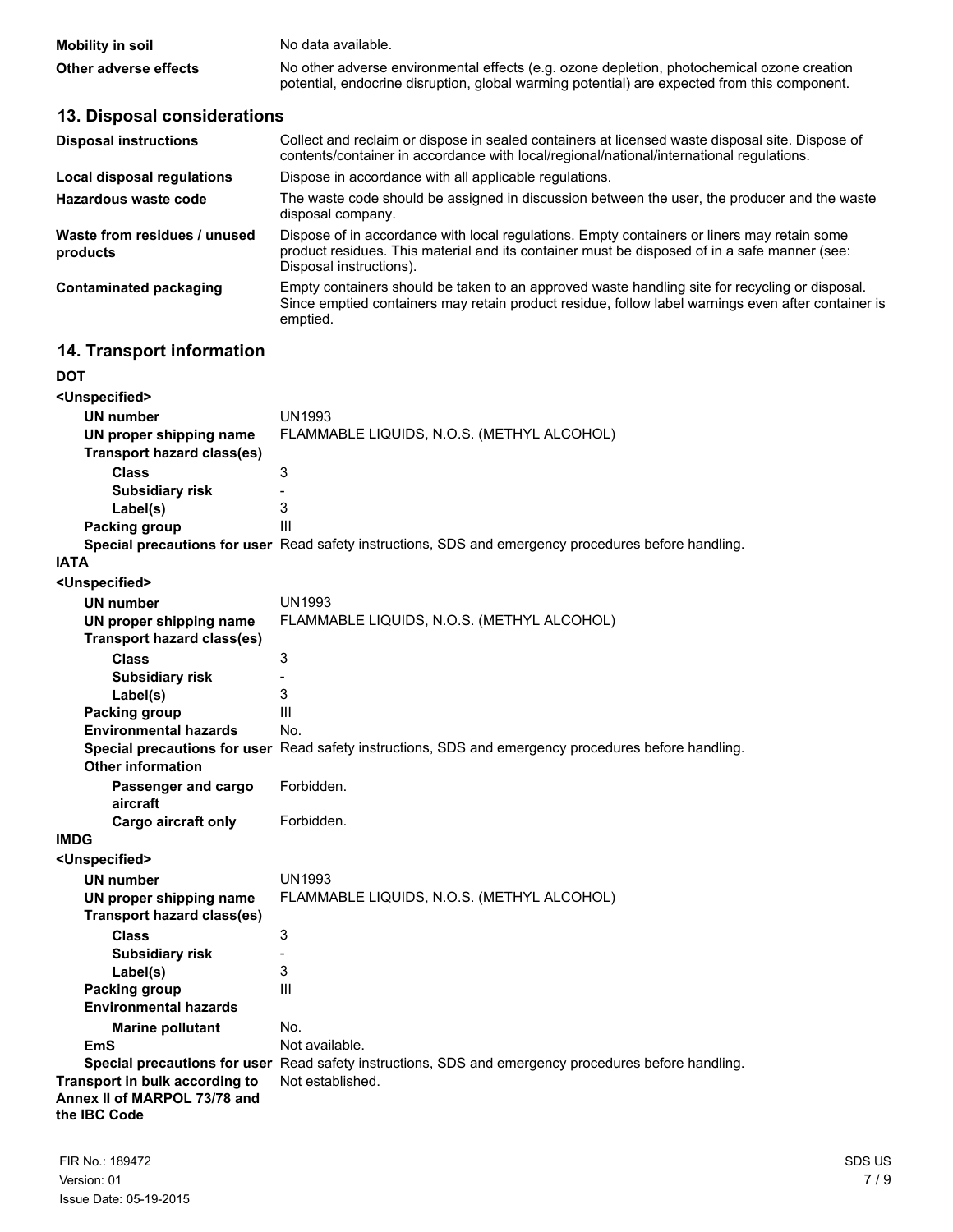



## **15. Regulatory information**

| <b>US federal regulations</b>                                                    | Standard, 29 CFR 1910.1200.                                                                                           |                   | This product is a "Hazardous Chemical" as defined by the OSHA Hazard Communication                               |               |
|----------------------------------------------------------------------------------|-----------------------------------------------------------------------------------------------------------------------|-------------------|------------------------------------------------------------------------------------------------------------------|---------------|
| TSCA Section 12(b) Export Notification (40 CFR 707, Subpt. D)<br>Not regulated.  |                                                                                                                       |                   |                                                                                                                  |               |
| <b>CERCLA Hazardous Substance List (40 CFR 302.4)</b>                            |                                                                                                                       |                   |                                                                                                                  |               |
| METHANOL (CAS 67-56-1)                                                           |                                                                                                                       | Listed.           |                                                                                                                  |               |
| <b>SARA 304 Emergency release notification</b>                                   |                                                                                                                       |                   |                                                                                                                  |               |
| Not regulated.                                                                   |                                                                                                                       |                   |                                                                                                                  |               |
| OSHA Specifically Regulated Substances (29 CFR 1910.1001-1050)                   |                                                                                                                       |                   |                                                                                                                  |               |
| Not listed.                                                                      |                                                                                                                       |                   |                                                                                                                  |               |
| Superfund Amendments and Reauthorization Act of 1986 (SARA)                      |                                                                                                                       |                   |                                                                                                                  |               |
| <b>Hazard categories</b>                                                         | Immediate Hazard - Yes<br>Delayed Hazard - Yes<br>Fire Hazard - Yes<br>Pressure Hazard - No<br>Reactivity Hazard - No |                   |                                                                                                                  |               |
| <b>SARA 302 Extremely hazardous substance</b>                                    |                                                                                                                       |                   |                                                                                                                  |               |
| Not listed.                                                                      |                                                                                                                       |                   |                                                                                                                  |               |
| SARA 311/312 Hazardous<br>chemical                                               | No                                                                                                                    |                   |                                                                                                                  |               |
| SARA 313 (TRI reporting)                                                         |                                                                                                                       |                   |                                                                                                                  |               |
| <b>Chemical name</b>                                                             |                                                                                                                       | <b>CAS number</b> | % by wt.                                                                                                         |               |
| <b>METHANOL</b>                                                                  |                                                                                                                       | 67-56-1           | $30 - 40$                                                                                                        |               |
| <b>Other federal regulations</b>                                                 |                                                                                                                       |                   |                                                                                                                  |               |
| Clean Air Act (CAA) Section 112 Hazardous Air Pollutants (HAPs) List             |                                                                                                                       |                   |                                                                                                                  |               |
| METHANOL (CAS 67-56-1)                                                           |                                                                                                                       |                   |                                                                                                                  |               |
| Clean Air Act (CAA) Section 112(r) Accidental Release Prevention (40 CFR 68.130) |                                                                                                                       |                   |                                                                                                                  |               |
| Not regulated.                                                                   |                                                                                                                       |                   |                                                                                                                  |               |
| <b>Safe Drinking Water Act</b><br>(SDWA)                                         | Not regulated.                                                                                                        |                   |                                                                                                                  |               |
| <b>US state regulations</b>                                                      |                                                                                                                       |                   |                                                                                                                  |               |
|                                                                                  |                                                                                                                       |                   | US. California Controlled Substances. CA Department of Justice (California Health and Safety Code Section 11100) |               |
| Not listed.                                                                      |                                                                                                                       |                   |                                                                                                                  |               |
| US. Massachusetts RTK - Substance List                                           |                                                                                                                       |                   |                                                                                                                  |               |
| METHANOL (CAS 67-56-1)                                                           |                                                                                                                       |                   |                                                                                                                  |               |
| FIR No.: 189472                                                                  |                                                                                                                       |                   |                                                                                                                  | <b>SDS US</b> |